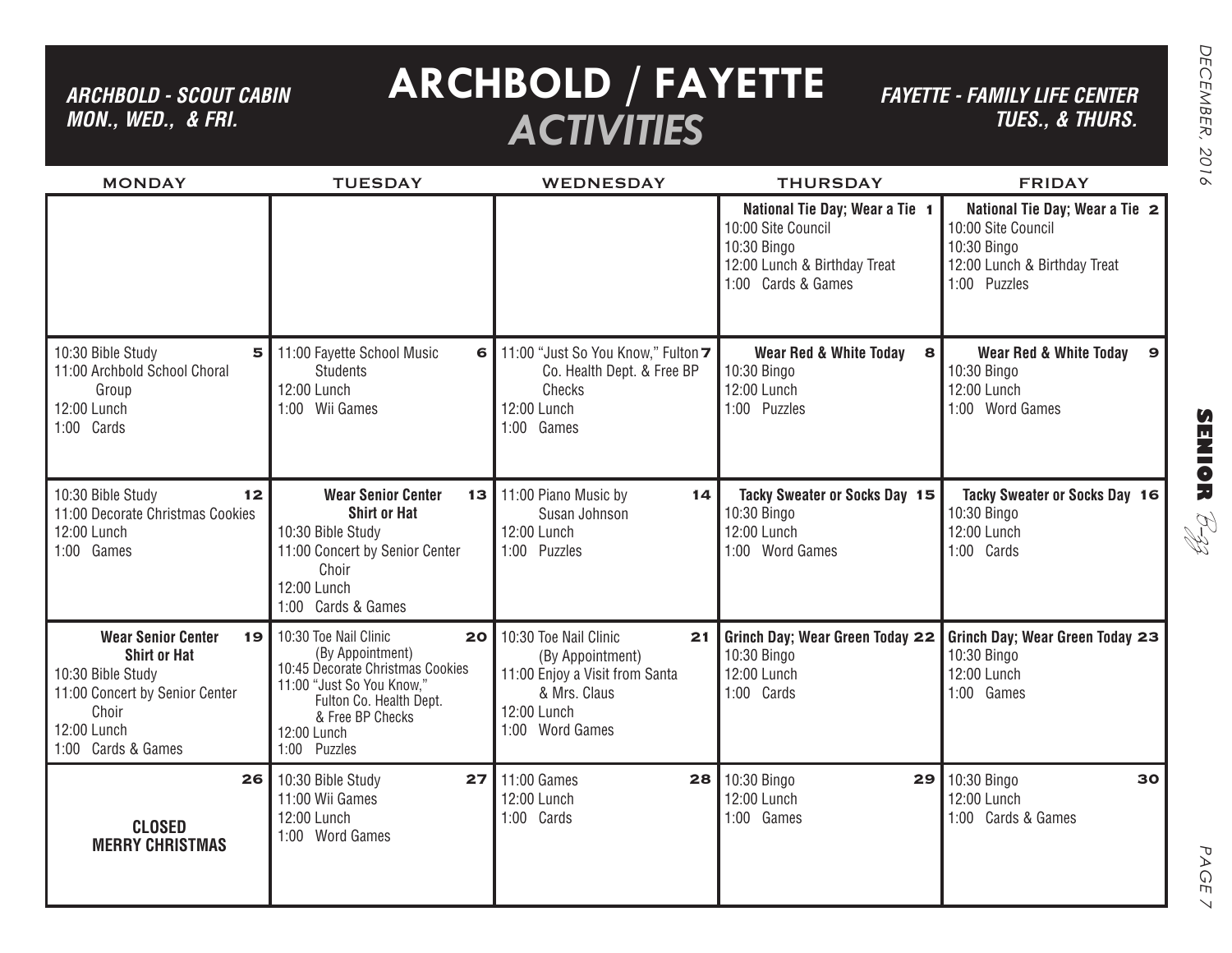| DELTA-101 NORTHWOOD DR.<br><b>UNITED METHODIST CHURCH</b><br><b>TUES. &amp; THURS.</b>                                                                                                                                 |                                                                                                                                                                                             | <b>DELTA / SWANTON</b><br><b>ACTIVITIES</b>                                                                                         |                                                                                                                        | <b>SWANTON</b><br><b>217 CHESTNUT ST.</b><br>MON., WED., & FRI                                                                                                                           |
|------------------------------------------------------------------------------------------------------------------------------------------------------------------------------------------------------------------------|---------------------------------------------------------------------------------------------------------------------------------------------------------------------------------------------|-------------------------------------------------------------------------------------------------------------------------------------|------------------------------------------------------------------------------------------------------------------------|------------------------------------------------------------------------------------------------------------------------------------------------------------------------------------------|
| <b>MONDAY</b>                                                                                                                                                                                                          | <b>TUESDAY</b>                                                                                                                                                                              | <b>WEDNESDAY</b>                                                                                                                    | <b>THURSDAY</b><br>10:00 to 3:00 Val at<br>1.                                                                          | <b>FRIDAY</b><br>11:00 Piano Music by<br>$\mathbf{2}$                                                                                                                                    |
|                                                                                                                                                                                                                        |                                                                                                                                                                                             |                                                                                                                                     | <b>Swanton Library</b><br>10:00 Site Council<br>10:30 Bingo<br>12:00 Birthday Lunch<br>1:00 Games                      | Jimmy Stewart<br>12:00 Lunch<br>1:00 Cards & Games                                                                                                                                       |
| 10:00 Morning Trip to<br>5<br>Victoria's Gifts & More<br>12:00 Lunch<br>1:00 Puzzles                                                                                                                                   | 10:30 Toe Nail Clinic<br>6<br>(by appointment)<br>11:00 Free Concert by Circle<br>of Friends<br>12:00 Lunch<br>1:00 Word Games                                                              | 10:00 Site Council<br>$\overline{\mathbf{z}}$<br>10:30 Bingo<br>12:00 Lunch & Birthday Cake<br>by Swanton Health Care<br>1:00 Games | <b>Wear Red &amp; White Today</b><br>8<br>10:30 Bingo with<br>Delta School Caller<br>12:00 Lunch<br>1:00 Cards & Games | <b>Wear Red &amp; White Today</b><br>$\mathbf{9}$<br>11:00 Sunshine Community<br><b>Bell Choir</b><br>12:00 Lunch<br>1:00 Puzzles                                                        |
| 11:00 "Just So You Know"<br>12 <sub>1</sub><br>by Fulton Co. Health Dept.<br>12:00 Lunch<br>1:00 Word Games                                                                                                            | 11:00 Del-Aires from<br>13<br>Delta High School<br>12:00 Lunch<br>1:00<br>Games                                                                                                             | 10:30 Bingo<br>14<br>12:00 Lunch<br>1:00 Cards                                                                                      | Tacky Sweater or Socks Day 15<br>10:30 Bingo<br>12:00 Lunch<br>1:00 Puzzles                                            | <b>Tacky Sweater or Socks Day</b><br>16<br>10:30 Toe Nail Clinic<br>RI<br>R<br>(by appointment)<br>11:00 Swanton High School<br><b>Choral Ensemble</b><br>12:00 Lunch<br>1:00 Word Games |
| 10:30 Free Hearing Aid Cleaning<br>19<br>11:00 Enjoy a Visit from Santa<br>& Mrs. Claus & Bring a<br>Wrapped, White Elephant<br>Gift for the Left-Right Game;<br><b>Cookie Decorating</b><br>12:00 Lunch<br>1:00 Games | 11:00 Enjoy a Visit from Santa 20<br>& Mrs. Claus & Bring a<br>Wrapped, White Elephant<br>Gift for the Left-Right Game<br><b>Cookie Decorating</b><br>12:00 Lunch<br>1:00 Cards & Games     | Grinch Day; Wear Green 21<br>10:30 Bingo<br>12:00 Lunch<br>1:00 Puzzles                                                             | Grinch Day; Wear Green 22<br>10:30 Bingo<br>12:00 Lunch<br>1:00 Word Games                                             | 11:00 Old-Fashioned Christmas 23<br>Show & Tell (Bring an item),<br><b>Gingerbread House Decorating</b><br>12:00 Lunch<br>1:00 Cards                                                     |
| 25<br><b>CLOSED</b><br><b>MERRY CHRISTMAS</b>                                                                                                                                                                          | 10 to Noon Val at<br>27<br>Evergreen Library<br>11:00 "Just So You Know" &<br>Free Blood Pressure Checks<br>by Fulton Co. Health Dept.<br>(Note Date Change)<br>12:00 Lunch<br>1:00 Puzzles | 10:30 Bring Your Grandkids<br>28<br>to Bingo<br>12:00 Lunch<br>1:00 Word Games                                                      | 10:30 Bring Your Grandkids<br>to Bingo<br>12:00 Lunch<br>1:00 Cards                                                    | 30<br>29 11:00 Bunco By Request<br>12:00 Lunch<br>1:00 Games                                                                                                                             |